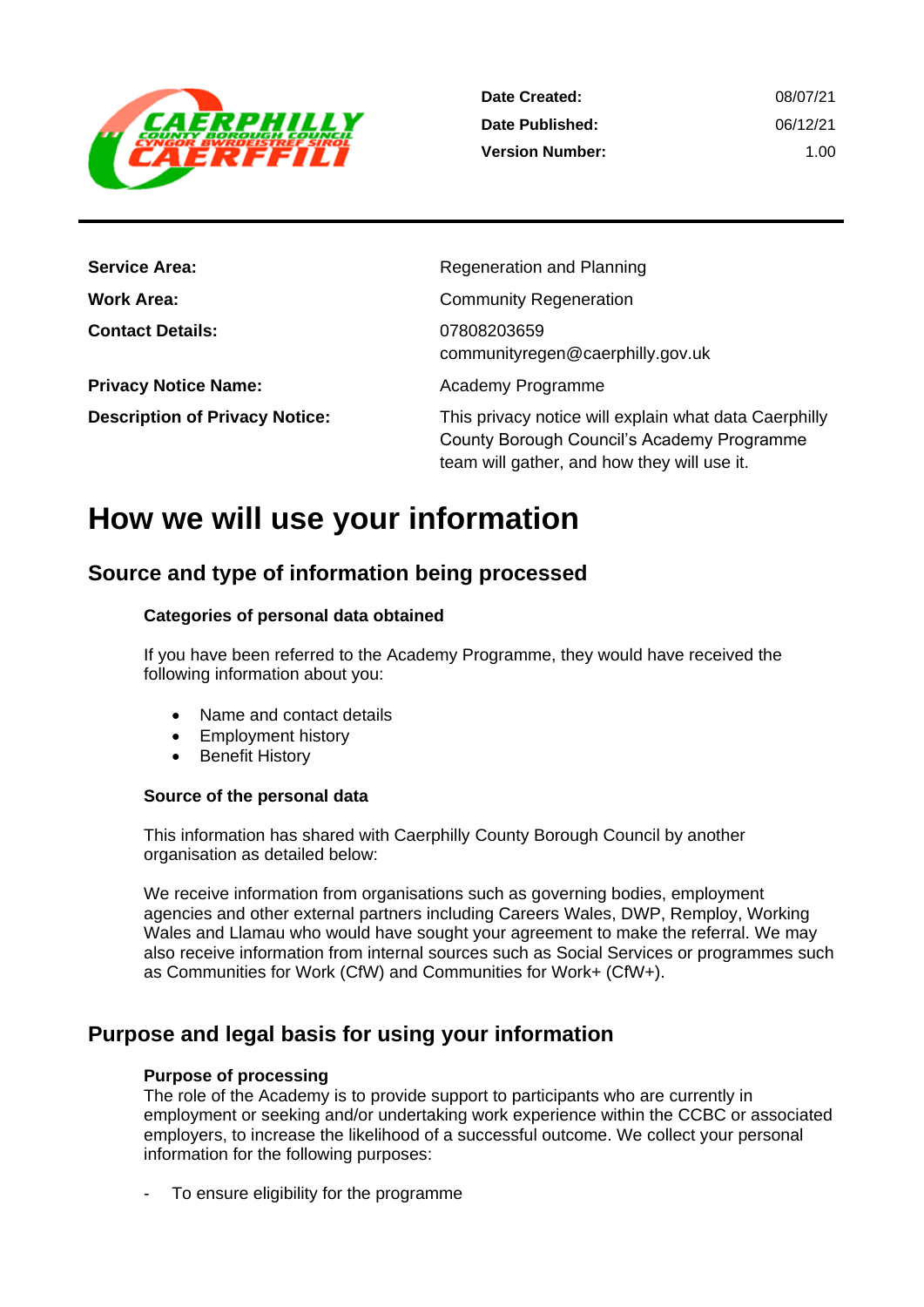- To provide tailored support from an agreed action plan
- To keep in contact with participant
- To act on participants behalf when necessary with participants permission
- To monitor progress and track outcomes including employment outcomes and qualification outcomes
- To share good news stories to help promote and publicise the services of employment programmes (Your information will remain anonymous)
- To report outcomes for funding purposes, and to plan and develop policies for future sustainability of the programme

Our primary purpose for collecting information is to ensure project eligibility and additionally to ensure accurate details to best support the data subject.

#### **Legal basis for processing**

There is a public task obligation to process your information detailed below:

In order for the processing of personal data to be lawful under the General Data Protection Regulations 2016, a valid condition from Article 6 of the Regulations must be identified, which is outlined below:

(1)(e) - processing is necessary for the performance of a task carried out in the public interest or in the exercise of official authority vested in the controller;

Data Protection legislation provides extra protection for certain classes of information called 'special category personal data', which includes information about your physical or mental health. If any information falls within the definition of special category personal data then an additional condition from Article 9 of the Regulations must be identified, as outlined below:

(2)(g) - processing is necessary for reasons of substantial public interest, on the basis of Union or Member State law which shall be proportionate to the aim pursued, respect the essence of the right to data protection and provide for suitable and specific measures to safeguard the fundamental rights and the interests of the data subject;

The above condition also needs an additional condition from the Data Protection Act 2018, Schedule 2

- 6 (1) This condition is met if the processing—
	- (a) is necessary for a purpose listed in sub-paragraph (2), and
	- (b) is necessary for reasons of substantial public interest.
	- (2) Those purposes are—
		- (a) the exercise of a function conferred on a person by an enactment or rule of law;
		- (b) the exercise of a function of the Crown, a Minister of the Crown or a government department.

The enactments or rules of law relevant to above condition is set out in:

Well-being of Future Generations (Wales) Act 2015 Prevention of Homelessness [Housing \(Wales\) Act 2014](http://www.legislation.gov.uk/anaw/2014/7/contents?lang=en)

Data Protection legislation also provides extra protection for personal data in relation to criminal convictions and offences. If any personal data falls within this category, then an additional condition from Article 10 of the Regulations must be identified, as outlined below:

1(1)This condition is met if—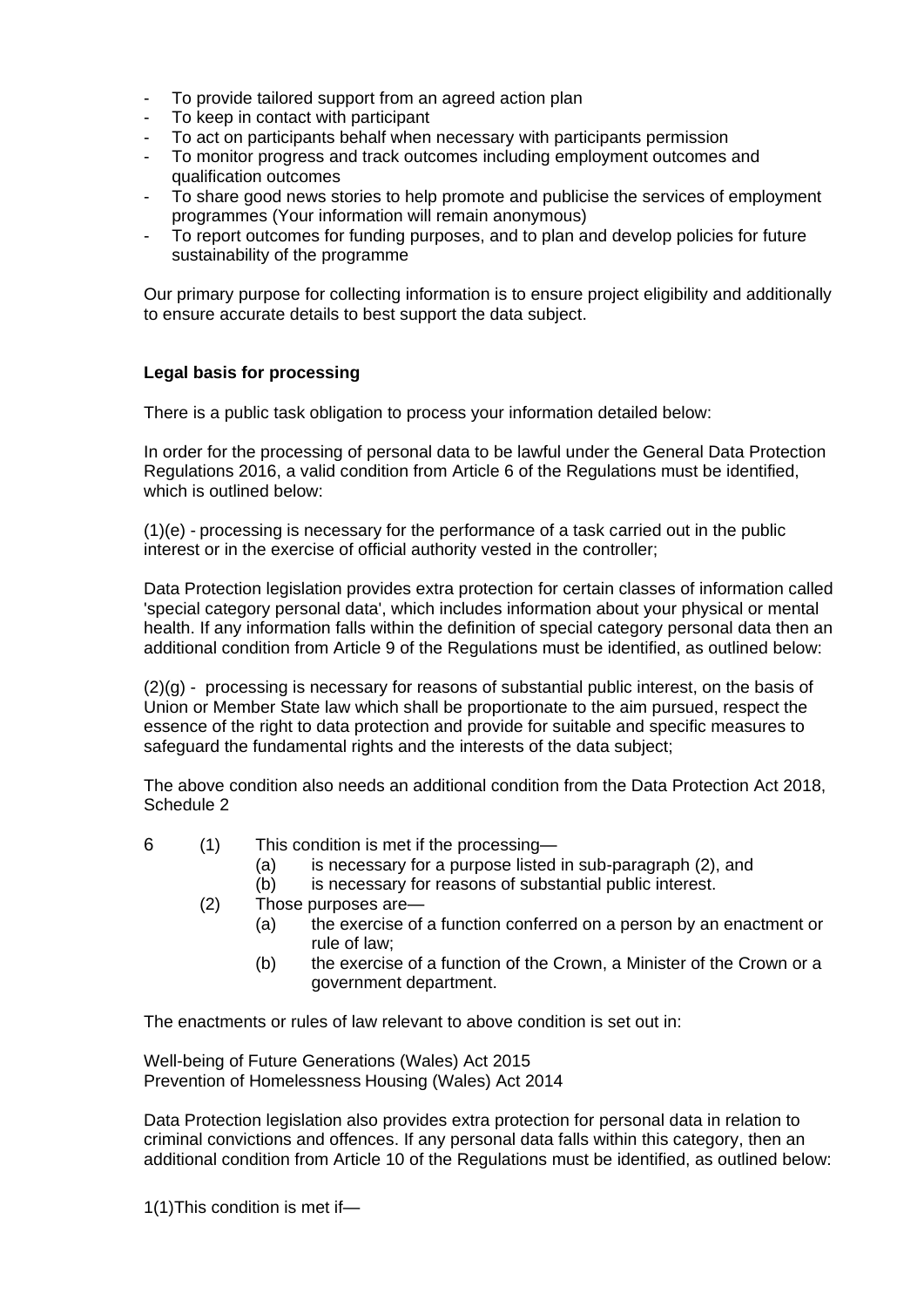(a)the processing is necessary for the purposes of performing or exercising obligations or rights which are imposed or conferred by law on the controller or the data subject in connection with employment, social security or social protection, and

(b)when the processing is carried out, the controller has an appropriate policy document in place (see paragraph 39 in Part 4 of this Schedule).

## **Who will have access to your information**

#### **Identity of Data Controller and Data Protection Officer**

The Data Controller for your information is Caerphilly County Borough Council. The Data Protection Officer is:

Ms Joanne Jones Corporate Information Governance Manager / Data Protection Officer Email: dataprotection@caerphilly.gov.uk Tel: 01443 864322

Other Data Controllers may also be responsible for your information, depending on the specific circumstances. Please contact the Service Area for further information.

#### **Details of main users of your information**

Community Regeneration

#### **Details of any sharing of your information within Caerphilly County Borough Council**

An initial referral/application form to be submitted to the relevant department in application for the relevant work experience/placement. Additional referrals and sharing of data could be made to other internal departments based on individuals needs and requests including Caerphilly Cares, Supporting People, Housing and IAA.

#### **Details of any sharing of your information with other organisations**

An initial referral form or company application form to be submitted to the relevant company in application for the relevant work experience/placement. Additional referrals and sharing of data could be made to other external companies or organisations based on individuals needs and requests including Working Wales, DWP, mental health services, housing associations etc.

#### **Requests for information**

All recorded information held by Caerphilly County Borough Council may be subject to requests under the Freedom of Information Act 2000, Environmental Information Regulations 2004 and Data Protection legislation.

If the information you provide is subject to such a request, where possible Caerphilly County Borough Council will consult with you on its release. If you object to the release of your information we will withhold your information if the relevant legislation allows.

## **How long will we retain your information**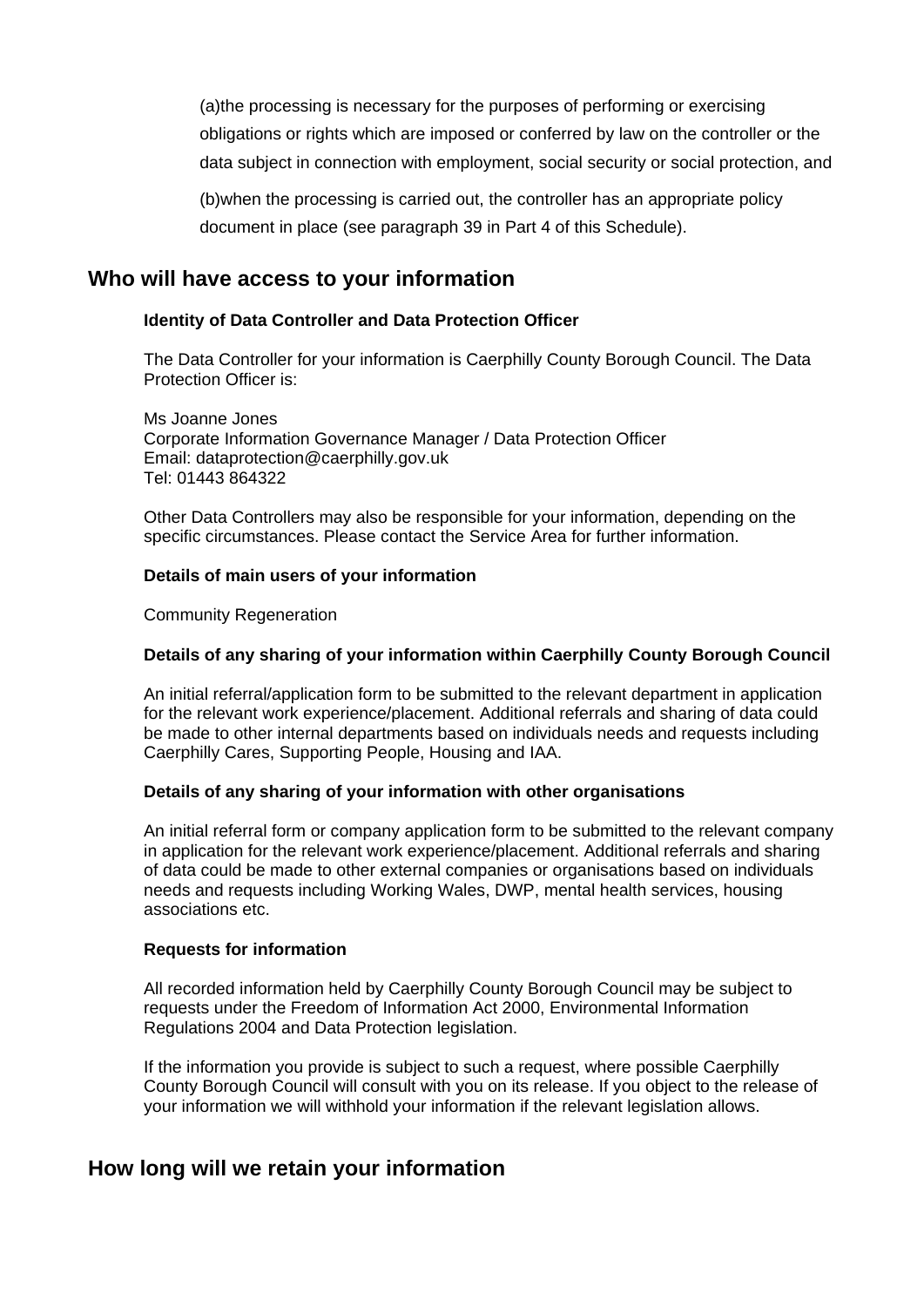#### **Details of retention period**

How long Caerphilly County Borough Council retains information is determined through statutory requirements or best practice.

Once your file is closed we will hold your records for 7 years.

## **Marketing**

#### **Details of marketing**

You have consented to your contact details being used for marketing purposes. You will / have been provided with details of the marketing Caerphilly County Borough Council would like to carry out, together with any options such as how you would like to be contacted. You are able to withdraw your consent to marketing at anytime by contacting the Service Area details on the top of this form.

## **Your Rights (Inc Complaints Procedure)**

#### **Your rights under the Data Protection**

Data Protection gives data subjects (those who the information is about) a number of rights:

- The right of subject access Application forms for this process are available on our website: [SAR Form](http://www.caerphilly.gov.uk/CaerphillyDocs/Council-and-democracy/sar_form.aspx)
- The right to be informed
- The right of rectification
- The right to erasure
- The right to restrict processing
- The right to object
- The right to data portability
- Rights in relation to automated decision making and profiling.

Further information on your rights is available from: [www.ico.org.uk.](http://www.ico.org.uk/)

To enact your rights please contact the service area detailed on the top of this form.

#### **Complaints Procedure**

If you are unhappy with the way that Caerphilly County Borough Council has handled your request / information, you have the right of complaint. Please contact the Service Area detailed at the top of this document outlining your issues.

If you remain unhappy you also have a right of complaint to the Information Commissioner's Office. Please follow this link for further information on the complaints process.

[www.caerphilly.gov.uk/My-Council/Data-protection-and-freedom-of-information/Questions](http://www.caerphilly.gov.uk/My-Council/Data-protection-and-freedom-of-information/Questions-and-complaints)[and-complaints](http://www.caerphilly.gov.uk/My-Council/Data-protection-and-freedom-of-information/Questions-and-complaints)